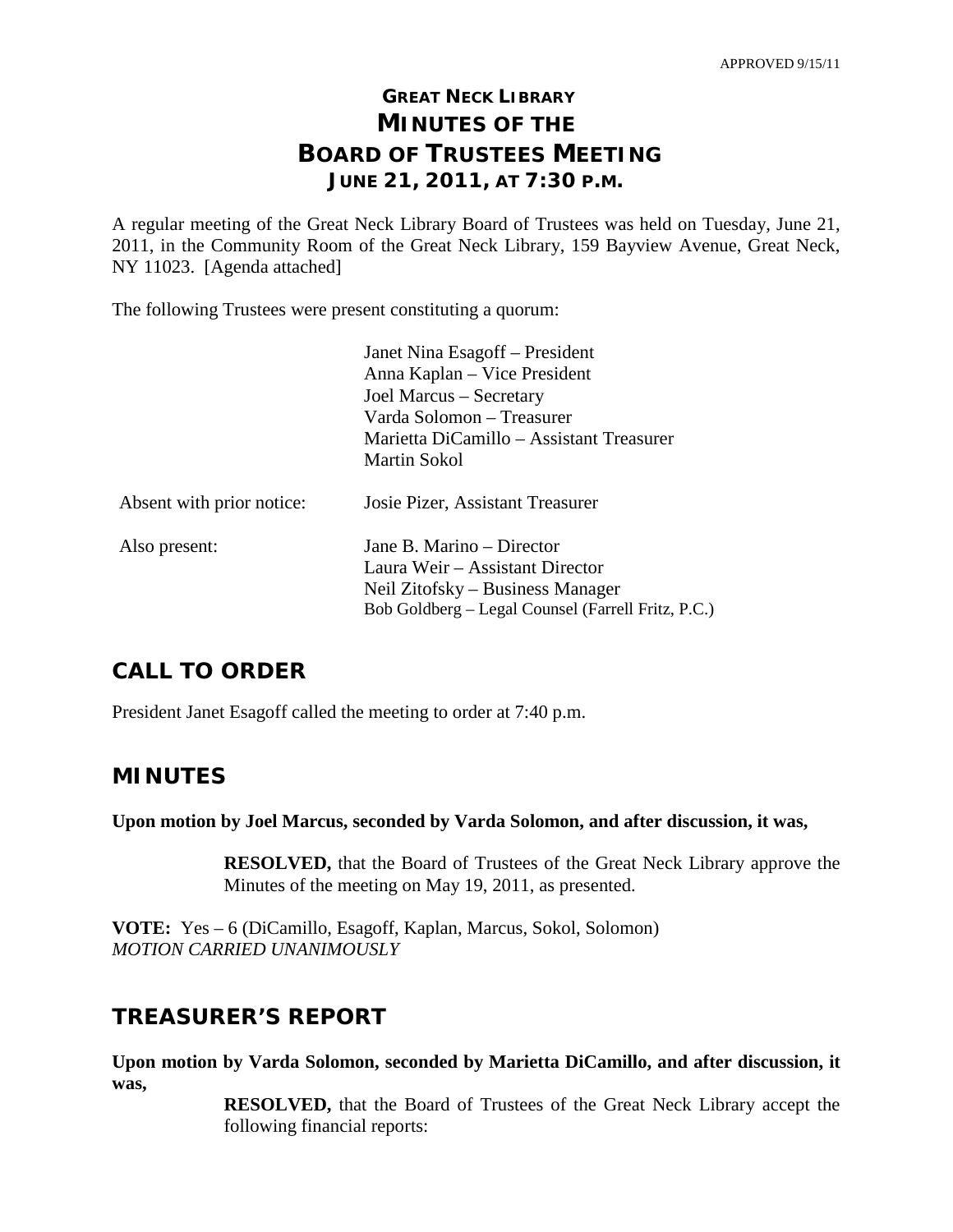- June 21, 2011, Treasurer's Report;
- Warrant dated May 14, 2011 through June 17, 2011, for Paid checks numbered 0029529 through 0029534, 0029571 through 0029577, 0029610 through 0029614, 43011 through 43027 and 43029 through 4303, and To-Be-Paid Checks numbered 43028, and 43031 through 43158, the sums set against their respective names, amounting in the aggregate to \$323,529.99;
- Payroll Warrants for pay dates May 5, and May 19, 2011, in the amounts of \$171,369.07 and \$173,501.00 respectively for a total of \$344,870.07.

After discussion, the Board agreed to remove check number 43087 in the amount of \$815 payable to Harras Bloom Archer, LLP, from the warrant. The invoice for this check included work done in preparation for the attorney to appear before the Town of North Hempstead for site plan approval. However, the firm had not completed all the necessary requirements for the hearing forcing the Town to reschedule the hearing from June 24 to July 19, 2011.

\_\_\_\_\_\_\_\_\_\_\_\_\_\_\_\_\_\_\_\_\_\_\_\_\_\_\_\_\_\_\_\_\_\_\_\_\_\_\_\_\_\_\_\_\_\_\_\_\_\_\_\_\_\_\_\_\_\_\_\_\_\_\_\_\_\_\_\_\_\_\_\_\_\_\_\_\_\_\_\_\_\_\_\_\_\_\_\_\_\_\_\_\_

The Trustees agreed that the firm should only be paid once since the omission was an error on their part. When the next bill comes in, it will be compared with the bill that is being removed from the warrant to ensure that the Library would not be double billed for the tasks already done for the June hearing. The Finance Committee had already briefly discussed the bill but there were some items that required some clarification. Ms. Marino offered to get the information for the Committee.

Public Comment: Ralene Adler

**Upon motion by Varda Solomon seconded by Marietta DiCamillo, and after discussion, it was,**

> **RESOLVED,** that the Board of Trustees of the Great Neck Library amend the motion to remove check number 47087 in the amount of \$815 payable to Harras Bloom, LLP, from the warrant.

**VOTE:** Yes – 6 (DiCamillo, Esagoff, Kaplan, Marcus, Sokol, Solomon) *MOTION CARRIED UNANIMOUSLY*

## **The amended motion to approve the warrant without this check was voted on as follows:**

**VOTE:** Yes – 6 (DiCamillo, Esagoff, Kaplan, Marcus, Sokol, Solomon) *MOTION CARRIED UNANIMOUSLY*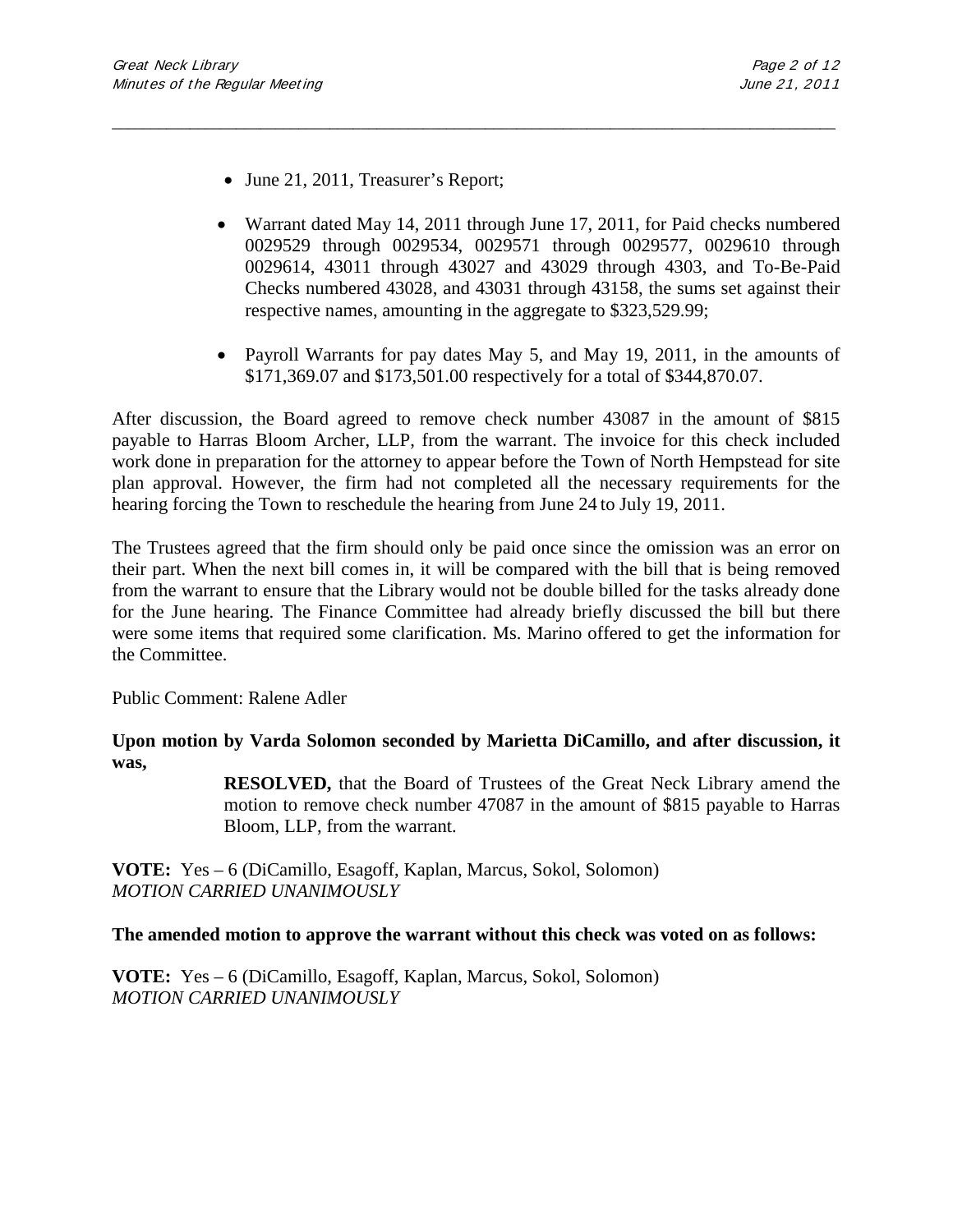# **PERSONNEL CHANGES**

**Upon motion by Marietta DiCamillo, seconded by Anna Kaplan, and after discussion, it was,**

\_\_\_\_\_\_\_\_\_\_\_\_\_\_\_\_\_\_\_\_\_\_\_\_\_\_\_\_\_\_\_\_\_\_\_\_\_\_\_\_\_\_\_\_\_\_\_\_\_\_\_\_\_\_\_\_\_\_\_\_\_\_\_\_\_\_\_\_\_\_\_\_\_\_\_\_\_\_\_\_\_\_\_\_\_\_\_\_\_\_\_\_\_

**RESOLVED,** that the Board of Trustees of the Great Neck Library accept the Personnel Changes of May 2011 as presented.

**VOTE:** Yes – 6 (DiCamillo, Esagoff, Kaplan, Marcus, Sokol, Solomon) *MOTION CARRIED UNANIMOUSLY*

# **WRITTEN REPORTS**

Below is the text of the written reports:

## **Finance Committee Meeting**

The Finance Committee met on Tuesday June 16, 2011, at 7:30 p.m. in the Multi-Purpose Room. In Attendance: Varda Solomon, Chair; Marietta DiCamillo, Trustee; Josie Pizer, Trustee. Absent with Notice: Janet Nina Esagoff. Also in Attendance: Jane Marino, Library Director; Laura Weir, Assistant Director; Neil Zitofsky, Business Manager. Chair Solomon called the meeting to order at 7:35 p.m.

### New Business

1. Burglar Alarm.Director Marino reported that the library has had to pay \$650 to the Nassau County Police Department for a variety of false alarms at the Main Library since January, 2011. The Police Department has recently instituted a policy of sending out warnings to locations that receive 5 or more false alarms that they will be placed in a "no response mode" and must pay a fine to be reinstituted onto response mode. She explained to the committee where those false alarms occurred and the steps she is taking to ensure these instances do not reoccur. First, staff will be trained to recognize when an alarm is being called in by the company and will know the steps to take to ensure that the police are not called needlessly. Second, she indicated that the library will do an RFP for alarm companies so that she and other administrative staff will have online access to entrances and exits to all locations so that better track can be kept of them.

2. Farrell Fritz Invoices.At Ms. Solomon's request, Ms. Marino supplied the committee with the breakdown of charges from Farrell Fritz, showing the work they did and what areas the work covered. (i.e. labor, general, real estate). Mr. Zitofsky indicated he would continue to do a legal analysis, as he has in the past, so the Board will know what areas legal work is being done on the library's behalf.

### Regular Activities

The checks were reviewed by the committee and questions were answered by Ms. Marino and Mr. Zitofsky as needed, as were the financial statements of income and expenditure as well as bank balances. The committee also reviewed overtime for the month. Ms. Solomon also polled the committee as to their availability for the July and August dates for meetings and it was decided that the dates of July  $21<sup>st</sup>$  and August  $18<sup>th</sup>$  would remain as calendared. There being no further business, the committee meeting was adjourned at 9:20 p.m.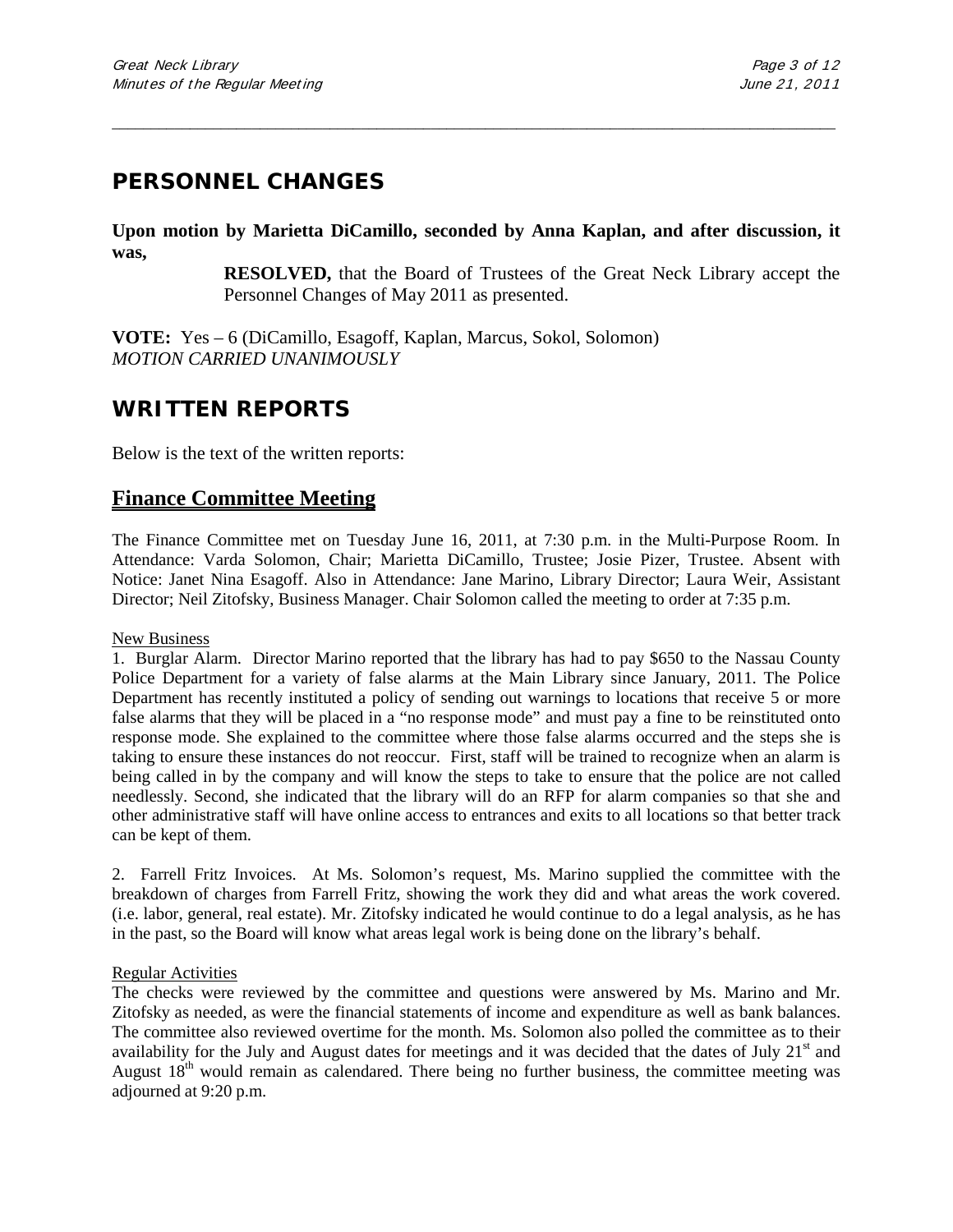# **Policy Committee**

Policy and Bylaws Committee met on Tuesday May 31, 2011, at 7:30 p.m. in the Station Branch. In Attendance: Marietta DiCamillo, Chair; Josie Pizer, Trustee, Anna Kaplan, Trustee; Janet Nina Esagoff, Board President. Also in Attendance**:** Jane B. Marino, Director; Laura L. Weir, Assistant Director.

\_\_\_\_\_\_\_\_\_\_\_\_\_\_\_\_\_\_\_\_\_\_\_\_\_\_\_\_\_\_\_\_\_\_\_\_\_\_\_\_\_\_\_\_\_\_\_\_\_\_\_\_\_\_\_\_\_\_\_\_\_\_\_\_\_\_\_\_\_\_\_\_\_\_\_\_\_\_\_\_\_\_\_\_\_\_\_\_\_\_\_\_\_

### Old Business

1. Travel and Reimbursement Policy. The Director advised the committee that the policy had been reviewed by the lawyers and they made one minor change. The Committee was satisfied with the policy as it was presented. The consensus was to recommend that it be placed on the June agenda for Board approval. Janet Esagoff, as Board President, agreed that the motion would appear on the June agenda.

2. Workplace Violence Prevention Policy. The Director advised the committee that the policy she had distributed to the committee had been drafted by our lawyers and she was confident in it. The committee agreed. Laura Weir, as chair of the Workplace Violence Prevention Committee, reported that they were planning on meeting with a representative from Utica Insurance the following day to walk through the Station Branch to review any possible safety hazards. Josie Pizer and Marietta DiCamillo voiced concern about the personal safety component of this policy, that is, possible violence or harm from other staff members or members of the public and how to deal with it. Jane Marino indicated that she had discussed the possible procedures that would come out of this policy with our lawyers who indicated they could help us with that. There are several aspects to the policy. In order to adhere to the law, it is important that we adhere to the requirements to insure the safety and well-being of our staff and patrons. There are three elements: to perform a risk evaluation of the workplace; to prepare a workplace violence prevention program and to inform and train employees of the law and its requirements. Before the policy can be brought to the Board for its approval, the Library needs to ensure that all of these elements are either completed or are in place. Jane Marino proposed that after the staff committee meets on June 1 and then again later in June, a couple of training sessions be set up for the July and August staff meetings. Jane and Laura will update the committee in July.

3. Circulation Policy.Jane Marino proposed to the committee that the circulation policy be altered to include "express books," items that will circulate for one week with no renewals, no holds with a daily overdue fine of \$1. The purpose of this collection is to make copies of titles that are in high demand available to the public without the need to put a title on hold. Hopefully, the shorter circulation period would enable these books to circulate more often. The committee agreed to the idea and recommended that it be placed on the June Board agenda for approval.

4. Meeting Room Policy.Jane had proposed to the committee to modify their existing fee structure for the Community Room. Currently the fee is \$25 for use of the room by outside groups, regardless of the amount of time used by the group. She proposed that a graduated fee structure be implemented so that, perhaps, a meeting for ½ day be \$25 and a meeting for the entire day be \$50 and anything held after 9:00 p.m. be \$75. The committee discussed the proposal, including the idea of a surcharge after 9:00 p.m. The committee also expressed concern about whether or not this was the best time to introduce a new fee structure. The Director said she would review a variety of options and present them to the committee but that it was premature to present this to the Board for the June agenda. The Committee agreed and hoped that it could be on the September agenda.

5. Administrative Job Descriptions. Jane and Marietta agreed that this item be moved to the Personnel Committee for further discussion.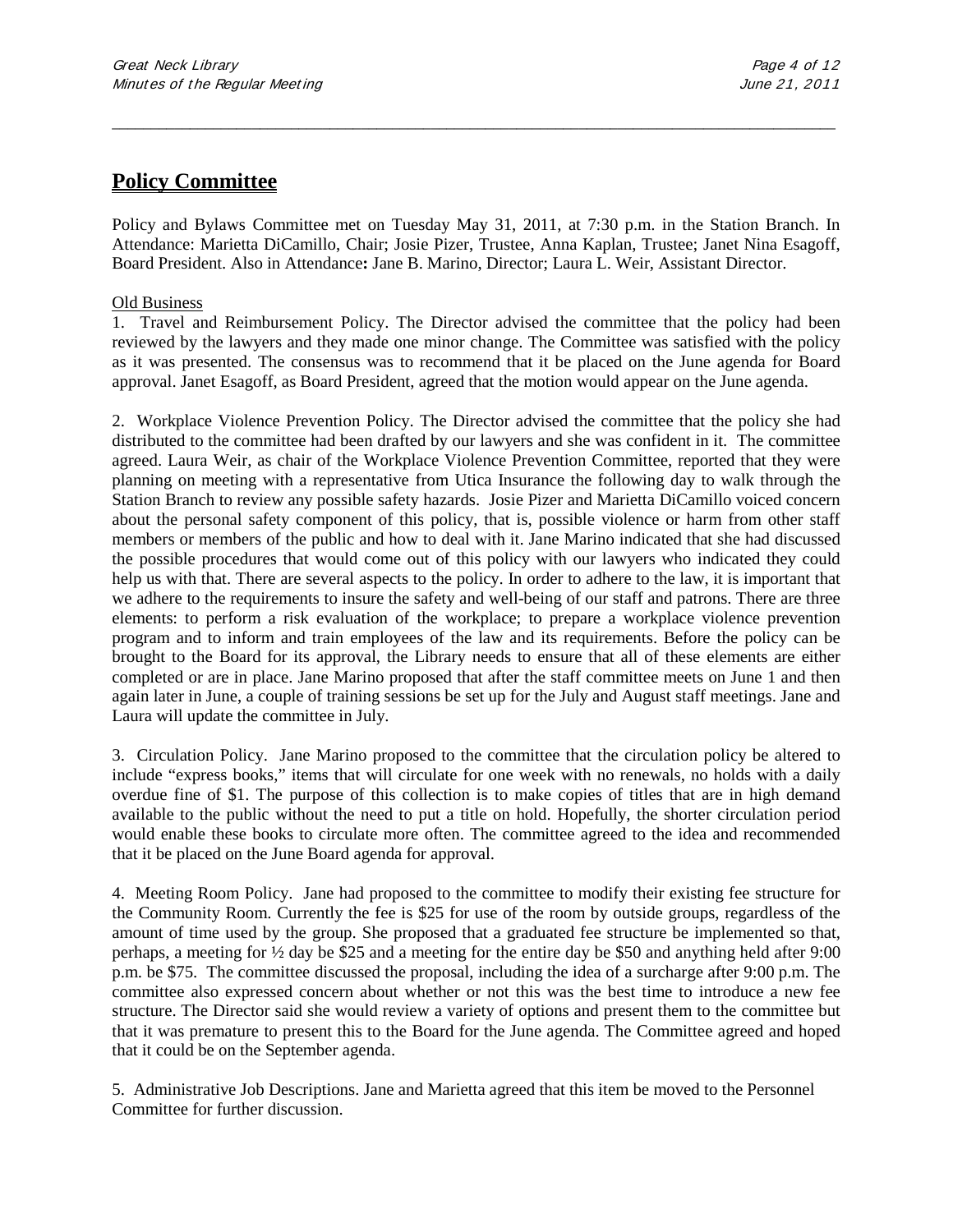#### New Business

1. Policy regarding inappropriate use of public funds. Marietta asked that Jane discuss possible language with our attorneys that could be inserted into our policy regarding elections similar to the policy passed by the Great Neck School District. That revision inserted language that stated that the District may not use funds to exhort voters to support a particular position. Jane said she would make the inquiry.

\_\_\_\_\_\_\_\_\_\_\_\_\_\_\_\_\_\_\_\_\_\_\_\_\_\_\_\_\_\_\_\_\_\_\_\_\_\_\_\_\_\_\_\_\_\_\_\_\_\_\_\_\_\_\_\_\_\_\_\_\_\_\_\_\_\_\_\_\_\_\_\_\_\_\_\_\_\_\_\_\_\_\_\_\_\_\_\_\_\_\_\_\_

There being no further business, the chair adjourned the meeting at 8:30 p.m.

# **Assistant Director**

### Workplace Violence Prevention Committee

The Director has tasked me with the assignment of putting together a procedure that is necessary as part of the Library's Workplace Violence Prevention Program. At the Director's request, Dariely Rodriguez of Farrell Fritz, P.C., sent the Great Neck Library an outline of the required elements for a workplace violence prevention program. Upon examination of the worksheet, I noted that the Library has already begun to address the steps necessary in building an effective Workplace Violence Prevention program. A staff Workplace Violence Prevention Committee (WPVC) has been formed and it includes the participation of an authorized union employee representative.

The Committee met on June 3 and June 15 to discuss and begin to implement programs designed to protect employees from risks and hazards associated with their jobs. Previously, we posted a power point program produced by the NYS Dept. of Labor on the staff intranet and asked staff at the June 8, 2011 general staff meeting to view it on their own or in small groups. We have provided a comments sheet for staff to respond to the presentation with questions, observations or comments. The staff responses to the power point program will be addressed at a future staff meeting.

The WVPC has obtained a speaker through NYSUT to speak at the July general staff meeting about Work Place Violence Prevention as a concept, thus raising awareness among the staff to potentially dangerous situations. We have begun the risk assessment of our four worksites, which will be concluded by the end of July 2011. We are working on a second staff training session for the August staff meeting and plan a full morning Conflict Resolution training session at the Staff Development Day in November.

### Library Journal's Day of Dialog 2011 / Monday, May 23

I attended the Day of Dialog at the McGraw Hill building which preceded the recent BEA (Book Expo America) that took place in New York City at the Jacob Javits Center. The day began with *Editors' Picks*. Editors from various publishing houses highlighted titles that they hope will become bestsellers in the fall. Memoirs and biographies have best selling potential: John Lithgow, actor, Ellen DeGeneres former comedienne, now talk show host and Michael Moore are three noteworthy names with books in the works. Thrillers continue their popularity with the reading public. Books on pets, dogs in particular, continue to appeal.

Panel II was entitled, *Truth or Dare: Presenting the Past in History and Fiction.* It was made up of a very interesting mix of authors who write either historical non-fiction or historical fiction. I found the premise of the book *Mightier than the Sword: Uncle Tom's Cabin and the Battle for America* by David S. Reynolds quite interesting in which he postulates that *Uncle Tom's Cabin* by Harriet Beecher Stowe swayed such a large section of the nation into an anti-slavery point of view that it influenced the rally to Civil War.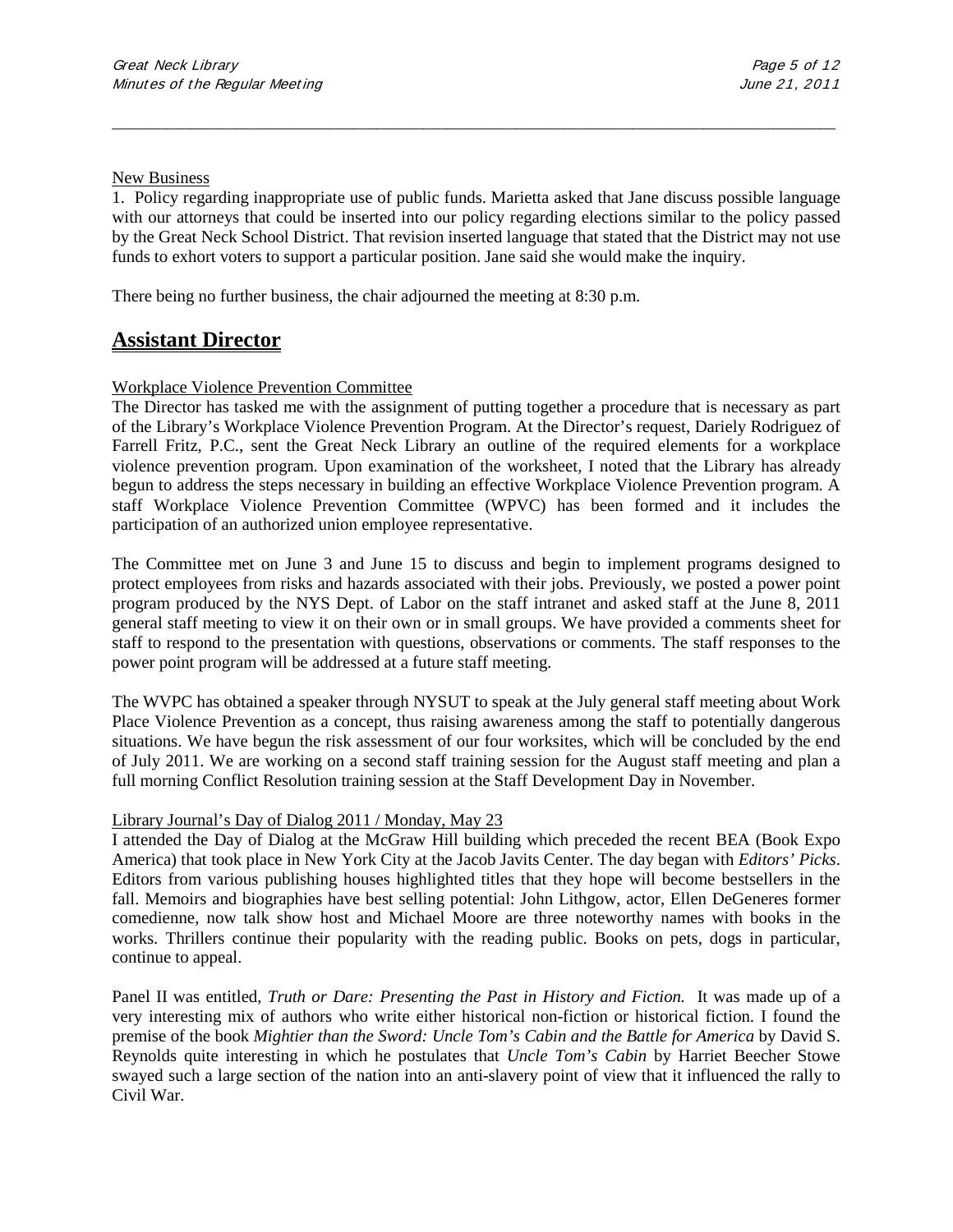After lunch John Lithgow spoke about his memoir entitled *Drama: an Actor's Education*. Suspense writer Karen Slaughter talked about her *Save the Libraries* campaign where she has rallied authors and celebrities to raise money for local libraries.

\_\_\_\_\_\_\_\_\_\_\_\_\_\_\_\_\_\_\_\_\_\_\_\_\_\_\_\_\_\_\_\_\_\_\_\_\_\_\_\_\_\_\_\_\_\_\_\_\_\_\_\_\_\_\_\_\_\_\_\_\_\_\_\_\_\_\_\_\_\_\_\_\_\_\_\_\_\_\_\_\_\_\_\_\_\_\_\_\_\_\_\_\_

Panel III was entitled, *The Latest in Social Media*, *Readers' Advisory, and Your Library* and the participants discussed ways in which libraries can connect online with the local literary community. A Facebook page, a presence on YouTube, interviews with writers on the Author Skype Tour blog were all suggested paths to creating interaction online with the local public.

### Book Expo America 2011 / Tuesday, May 24, 2011

Book Expo America combines exhibits, conference programming and special events in one location. The exhibition hall undulates with activity with offers of free advanced copies, author signings and live interviews on the exhibition floor. Information sessions on various book industry topics are scheduled all day long. For me, the appeal of Book Expo is that conference is not specifically designed for librarians so the wider world of books and book publishing is explored from a different perspective.

I attended a panel discussion entitled *New Spanish and Latin American Fiction in Translation* in which the panel discussed the art, science and the business of translating Spanish language books to English and other languages. Panelist Chad W. Post reviews translated books and has developed a website called Three Percent, the estimated percentage of books translated into English in the U.S. Headquartered at the University of Rochester Three Percent's mission is to translate ten foreign language books into English each year. Panelist Vera Miles has lived in Spain for 20 years and translates English books into Spanish. Natasha Wimmer, who lived in Spain as a child, translates Spanish books into English. In addition to translating the best selling *The Savage Detectives*, Natasha has translated books by Mario Vargas Llosa, Laura Restrepo and Pedro Juan Gutierrez into English. Panelist Javier Sierra is an author whose Spanish language books have been translated in to 35 foreign languages. The panel gave me wonderful insight into the translator's world, where often the essence of the translation is more important than a literal translation.

## **Library Director**

### Personnel

Leila Mattson and Jonathan Aubrey began a History Room Blog in April and have been steadily adding posts to it ever since. There is a link to it on the front page of our website. Among the interesting tidbits is information about the history of the Village of Saddle Rock, on the occasion of its 100<sup>th</sup> anniversary, including pictures of its one-time owner and founder and eventual mayor of the village, Louise Skidmore Udall Eldridge, the Grande Dame of Great Neck. There are other posts about the Main Street of Great Neck Village and discussions about whether or not celebrities like Fanny Brice and Grouch Marx really lived in Great Neck.

Inspired by their blog, I started one called "From the Director's Desk" and I've also moved the link to our staff recommends blog to the front page of our website as well. Check out all three. They make for interesting reading.

### Building and Branch News

We have received official notification that 90% of our construction grant money is on its way. Despite our disappointment that we did not make it to the agenda for the Town Board's June meeting, we are scheduled for July 19 at 7:30 p.m. at North Hempstead Town Hall for Site Plan Review.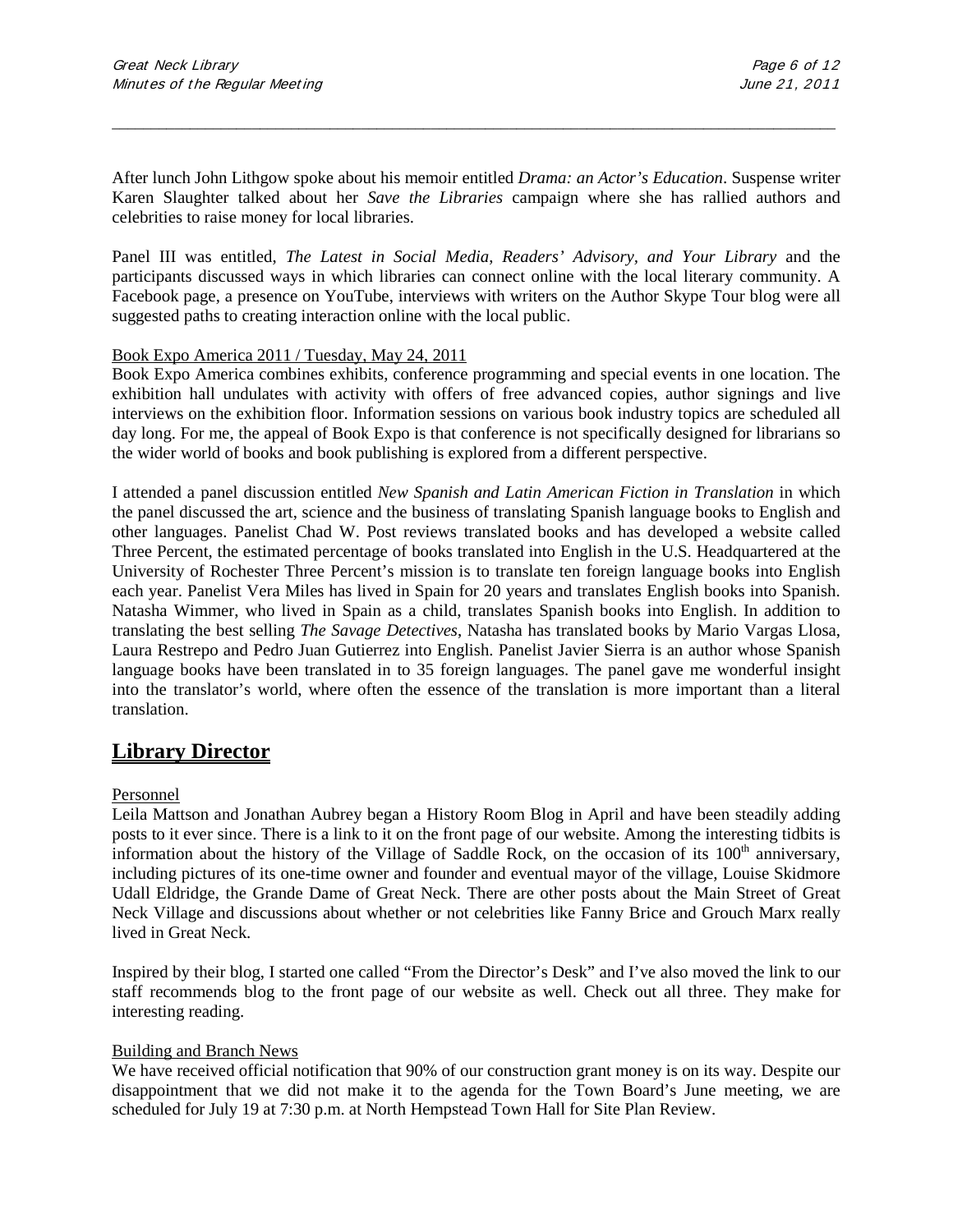I have no updates on our amendment to the Parkville lease for the additional space but will let you know when I receive any information. Station Branch had to have some ceiling tiles replaced from a roof leak that has since been replaced.

\_\_\_\_\_\_\_\_\_\_\_\_\_\_\_\_\_\_\_\_\_\_\_\_\_\_\_\_\_\_\_\_\_\_\_\_\_\_\_\_\_\_\_\_\_\_\_\_\_\_\_\_\_\_\_\_\_\_\_\_\_\_\_\_\_\_\_\_\_\_\_\_\_\_\_\_\_\_\_\_\_\_\_\_\_\_\_\_\_\_\_\_\_

### Meetings

I will be attending ALA from June 23-28 in New Orleans, LA. One other staff member, Justin Fuchs, will also be attending. I have yet to hear from NLS regarding the final meeting for all trustees regarding their new funding proposal but will let you know when I hear. [End of written report]

The Director also reported that:

- The leak in the roof of the main building has been identified and will be fixed the next day.
- SavMor Mechanical Services, Inc., was called in on Monday as the air conditioning system at the Main Library had been shorting out. They identified that the cooling tower had a broken shaft. This unit was installed in 1969 and is no longer manufactured. SavMor is trying to figure out how to fix the problem. They are exploring the possibility of getting a cooling tower on a temporary basis.

Ms. Marino was asked by President Esagoff to research any recent significant work done to the air conditioning system. She reported that in 2006 the compressor for unit four failed and was replaced. At that time, a recommendation was made by the engineer to replace the failed compressor and to slowly upgrade the system to avoid a repeat of the problem. SavMor also had recommended that a different kind of system be looked into instead of replacing the old system.

She asked the Board for directions on how to proceed. She was directed to contact Park East Construction Company for their recommendation on the possibility of purchasing units that could be reused in the new building and also to get some estimates from other vendors. Trustee Sokol suggested that Leslie Kahn, who had done some consulting work for the Library, might be able to make some recommendations.

- Over 250 people attended the Julie Orringer, author of *The Invisible Bridge,* program despite no air conditioning. Video was setup in the lower level lobby to accommodate the overflow. Book signing by the author was done on the patio. Pete Hamill, author of *Tabloid City*, will be appearing at the Library on July  $21^{st}$ .
- Trustee DiCamillo asked the Director to find out if NLS can send the Minutes of their Board of Trustees meeting electronically.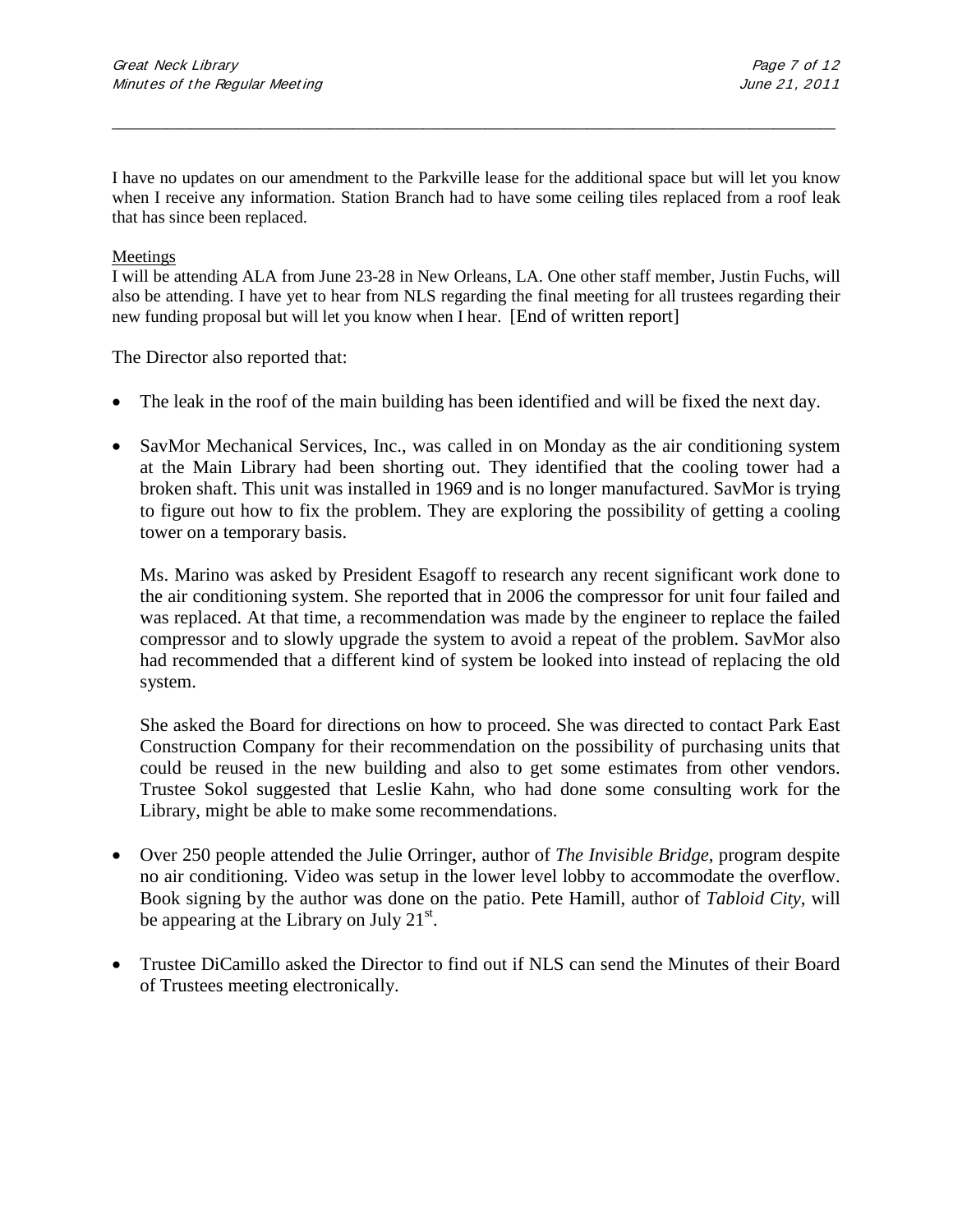# **OLD BUSINESS**

# **Abolition of the Building Committee**

## **Upon motion by Martin Sokol and seconded by Varda Solomon, and after discussion, it was,**

\_\_\_\_\_\_\_\_\_\_\_\_\_\_\_\_\_\_\_\_\_\_\_\_\_\_\_\_\_\_\_\_\_\_\_\_\_\_\_\_\_\_\_\_\_\_\_\_\_\_\_\_\_\_\_\_\_\_\_\_\_\_\_\_\_\_\_\_\_\_\_\_\_\_\_\_\_\_\_\_\_\_\_\_\_\_\_\_\_\_\_\_\_

**RESOLVED,** that the Great Neck Library Board of Trustees abolish the Building Committee effective immediately that has been an ad-hoc committee and that all further business regarding the building campaign should be retained by the Board for review and discussion.

Trustee DiCamillo supported the concept of the resolution but she wanted to know why, after several months of recommending that the Building Committee become a committee of the whole, this appeared on the agenda simultaneously with the resolution to have a Finance Committee member sitting on all the other committees established by the Board. She questioned what would be the role of the Board, how the meeting would be handled, would there be separate meetings, and who would be chair. She asked for an accounting of the expenses – paid and unpaid – of the Building Committee prior to the Board taking over this function.

President Esagoff stated that she had a discussion with Building Committee Chair Sokol along with the Library Director, and Trustee Sokol decided that it was in the best interest of the Library to abolish the Building Committee.

The Board President would be the Chair and would delegate tasks as deemed necessary. Attorney Goldberg clarified that the Board is in charge of the responsibilities of the Library but it has the ability to delegate to committees. With the abolition of the Building Committee, the Board is now eliminating the delegation process. So, whatever was coming before the Building Committee would now come before the Board. The Board, if it chooses, can delegate certain responsibilities as it goes along but these would be discussed at Board level first and the Board would make the final decision. The Board can decide to call special meetings for the building project without putting the items on the agenda for a regular meeting.

## *Public Comment: Carol Frank, Ralene Adler*

**The motion was amended by Marietta DiCamillo and seconded by Martin Sokol to change the word "campaign" to 'project'. All the Trustees were in favor of the amendment.**

## **The amended resolution was voted on as follows:**

**VOTE:** Yes – 5 (Esagoff, Kaplan, Marcus, Sokol, Solomon); Abstention – 1 (DiCamillo). *MOTION CARRIED*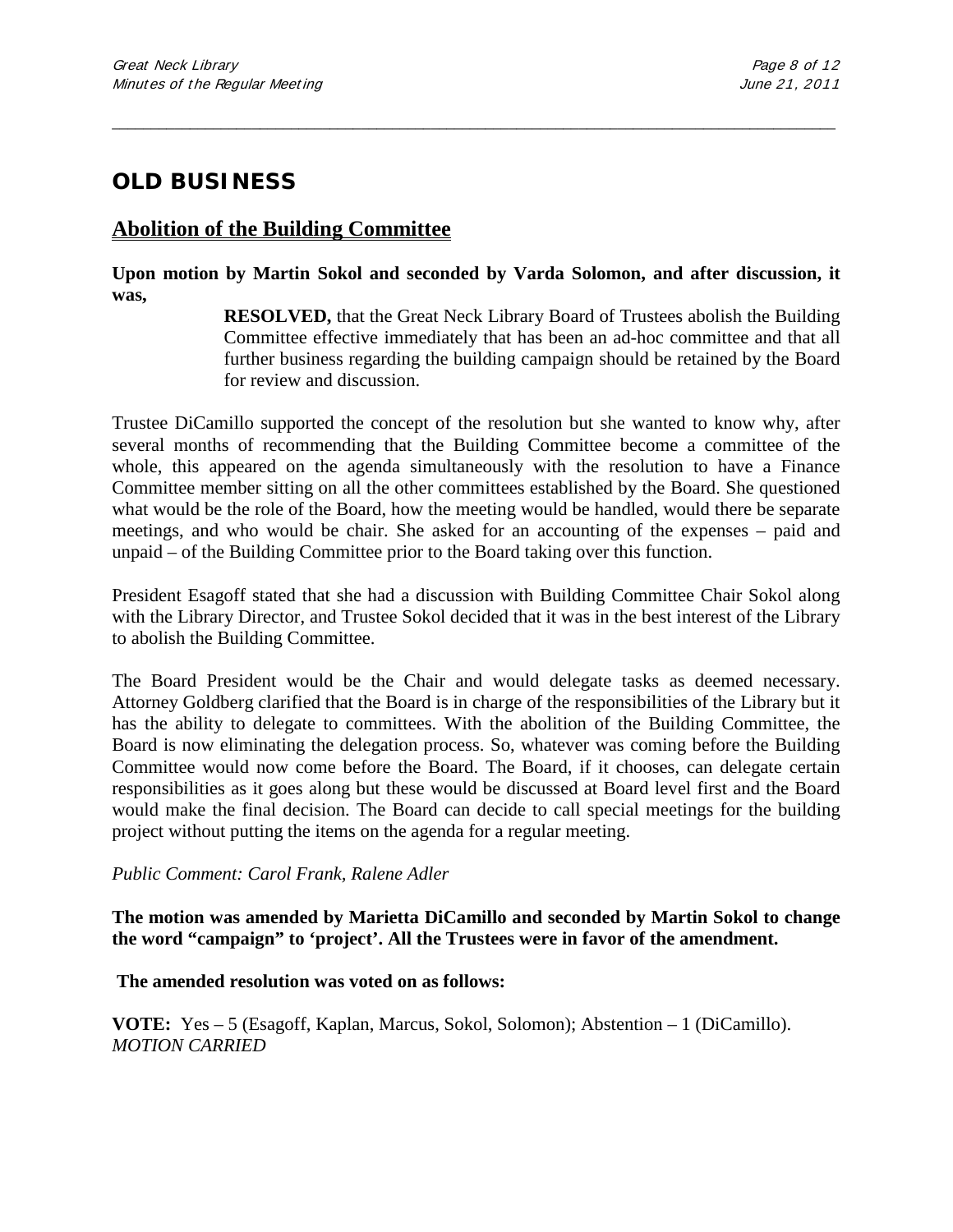# **Policy Manual Changes** (Section 200-40)

**Upon motion by Marietta DiCamillo and seconded by Joel Marcus, and after discussion, it was,**

\_\_\_\_\_\_\_\_\_\_\_\_\_\_\_\_\_\_\_\_\_\_\_\_\_\_\_\_\_\_\_\_\_\_\_\_\_\_\_\_\_\_\_\_\_\_\_\_\_\_\_\_\_\_\_\_\_\_\_\_\_\_\_\_\_\_\_\_\_\_\_\_\_\_\_\_\_\_\_\_\_\_\_\_\_\_\_\_\_\_\_\_\_

**RESOLVED,** that the Great Neck Library Board of Trustees authorize the addition of the following sentence to policy 200-40. Such addition shall become effective at the January 2012 re-organization:

*In selecting the Trustees to serve on each of the library committees other than the Nominating Committee, the President shall appoint as one of the four members a member of the Finance Committee*.

President Esagoff stated that she had a problem with the motion and would like not to have a policy change but leave it up to the discretion of the President to make such an appointment.

Trustee DiCamillo asked that the Finance Committee discuss the process of approving future bills for the building project as an agenda item.

Public Comment: Ralene Adler

**VOTE:** Yes – 3 (DiCamillo, Marcus, Solomon); Opposed – 2 ( Esagoff, Sokol); Abstention – 1 (Kaplan) *MOTION CARRIED* 

# **NEW BUSINESS**

On a note of sadness, a moment of silence was observed on the passing of Barbara Zeller who had made many contributions to the Great Neck Library.

## **Acceptance of Donation**

**Upon motion by Anna Kaplan and seconded by Marietta DiCamillo, and after discussion, it was,**

> **RESOLVED,** that the Great Neck Library Board of Trustees accept the donation of \$150 from Joel Friedman to the Local History Collection in memory of Risha Rosner.

**VOTE:** Yes **–** 6 (DiCamillo, Esagoff, Kaplan, Marcus, Sokol, Solomon) *MOTION CARRIED UNANIMOUSLY*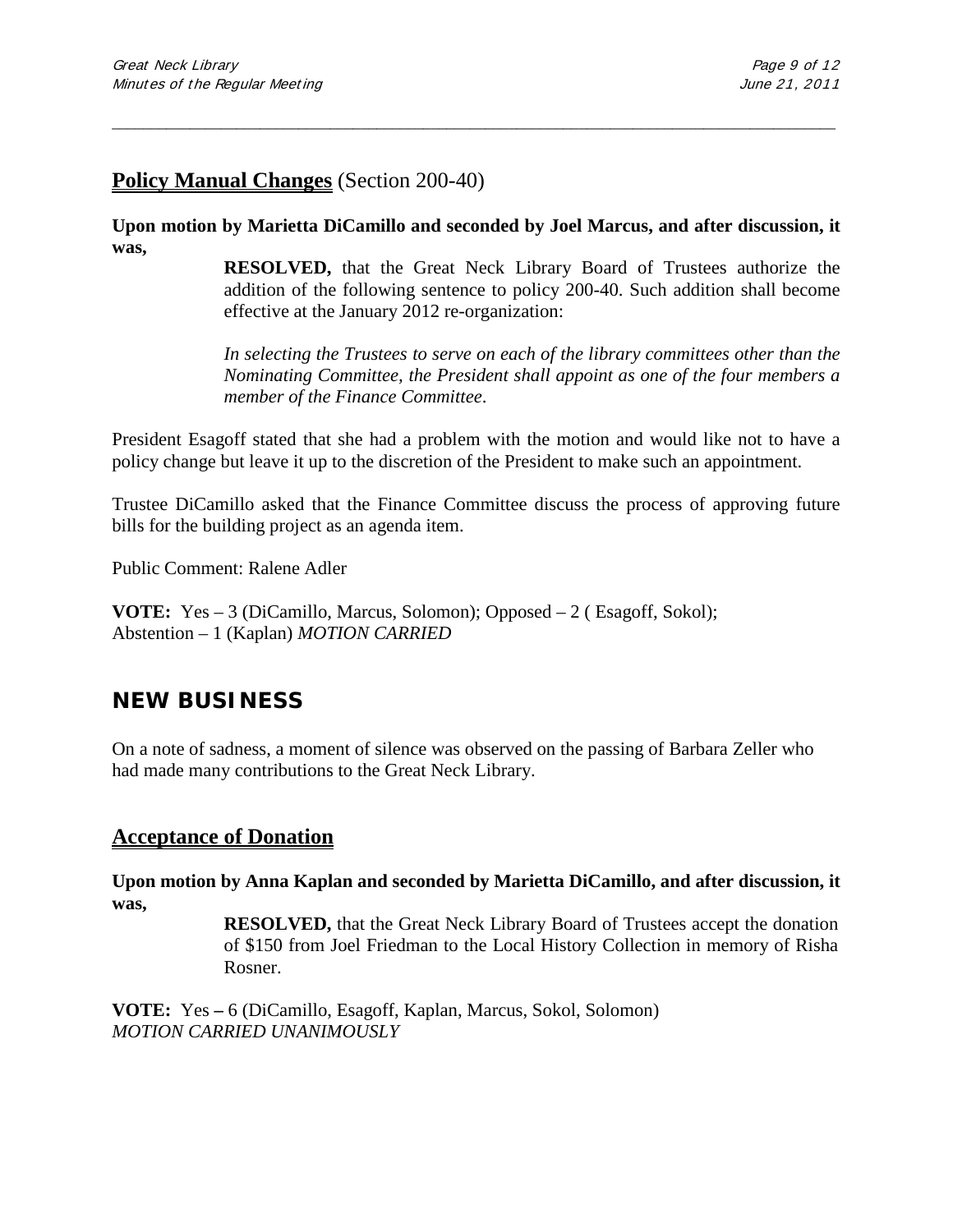# **Policy Manual Changes**

### EXPRESS BOOKS

## **Upon motion by Joel Marcus and seconded by Marietta DiCamillo, and after discussion, it was,**

\_\_\_\_\_\_\_\_\_\_\_\_\_\_\_\_\_\_\_\_\_\_\_\_\_\_\_\_\_\_\_\_\_\_\_\_\_\_\_\_\_\_\_\_\_\_\_\_\_\_\_\_\_\_\_\_\_\_\_\_\_\_\_\_\_\_\_\_\_\_\_\_\_\_\_\_\_\_\_\_\_\_\_\_\_\_\_\_\_\_\_\_\_

**RESOLVED,** that the Great Neck Library Board of Trustees approve the changes to the Board Policy Manual Section 700-20 (Borrowing Privileges Chart), Section 700-40 (Loan Periods and Limitations), and Section 700-45 (Overdue Notices and Fines) to include information related to Express Books.

**VOTE:** Yes **–** 6 (DiCamillo, Esagoff, Kaplan, Marcus, Sokol, Solomon) *MOTION CARRIED UNANIMOUSLY*

## TRAVEL & REIMBURSEMENT POLICY

Below is the proposed policy for conference and meeting attendance travel and reimbursement presented for its first reading:

#### Introduction

The Board of Trustees of the Great Neck Library (GNL) encourages its staff and trustees to take advantage of the educational and professional resources available to them in the form of workshops, conferences and meetings. In order to be reimbursed for actual expenses incurred in any workshop, conference or meeting a staff member or trustee attends, the following guidelines must be followed. All reimbursement rates will be subject to review and adjustment.

### Conference and Meeting Authorization

Within existing staffing and budgetary constraints, GNL will pay registration fees and related travel expenses for full-time and regular part-time staff members to attend work-related conferences, workshops and meetings. As required, the Director may set a maximum amount that is allowable for reimbursement, as long as proper documentation is provided as outlined below.

#### Travel Authorization for GNL Staff

Each employee planning to travel on business outside Nassau County must request authorization in advance to his/her Department Head, using the request form attached. Upon approval by the Department Head, this form must then be approved by the Director.

Travel within Nassau County which is required by the employee's job duties need not be approved in advance by the Director but must be approved by the Department Head. All employees who drive a vehicle on GNL business must have a valid driver's license. All automobile travel on GNL business will be reimbursed at prevailing IRS mileage rates. Mileage for local trips may be reimbursed through petty cash, providing a request slip is completed and submitted to the Director's office. Other than for mileage to NLS, documentation of mileage must accompany the slip.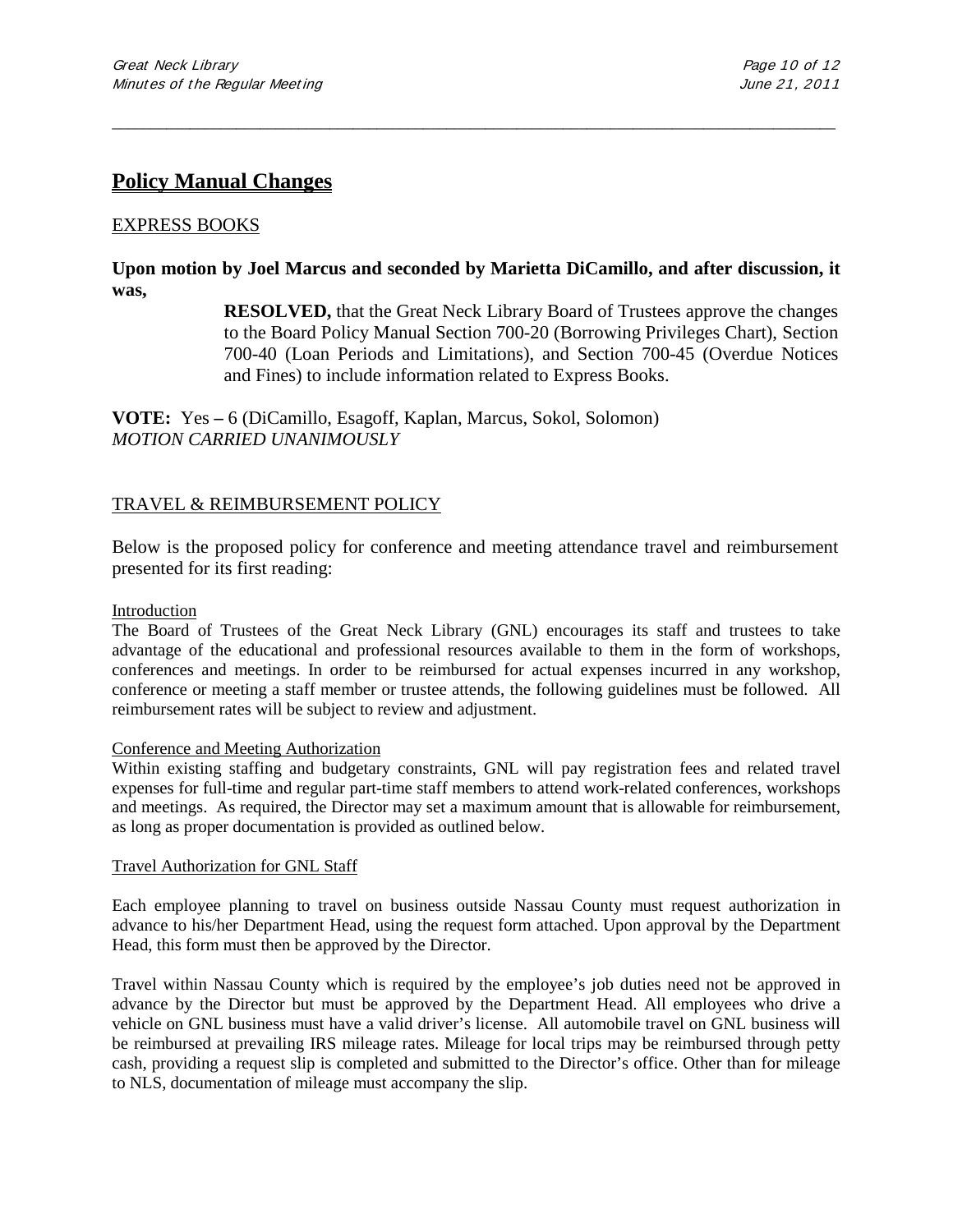#### Travel Authorization for GNL Trustees

Travel by GNL trustees on GNL business must be approved in advance according to procedures established by the Director.

\_\_\_\_\_\_\_\_\_\_\_\_\_\_\_\_\_\_\_\_\_\_\_\_\_\_\_\_\_\_\_\_\_\_\_\_\_\_\_\_\_\_\_\_\_\_\_\_\_\_\_\_\_\_\_\_\_\_\_\_\_\_\_\_\_\_\_\_\_\_\_\_\_\_\_\_\_\_\_\_\_\_\_\_\_\_\_\_\_\_\_\_\_

#### Travel Expense Vouchers

Original receipts for all expenses claimed for travel reimbursement must be attached to a GNL Travel Expense Form as well as documentation that the staff member was registered for the conference or meeting s/he attended.

All GNL staff and trustees shall itemize expenses and certify the validity of their claim with their signature. Travel expense vouchers shall be submitted to the Business Office within thirty days after the activity.

#### Travel Reimbursement for employees and Trustees

GNL will reimburse its employees and trustees for expenses incurred on library business at the following rates:

- IRS Standard Mile Rate for Business for the current year for use of a private vehicle, only if accompanied by map quest mileage [or similar method] to and from the site of the conference.
- Actual cost of meals and tips, not including alcohol. A limit of \$50 for daily meals will be applied.
- Actual cost of lodging, at the rate listed for the conference or meeting the employee is attending.
- Actual tolls, parking fees, necessary taxi fares and
- Actual bus or train fare for commercial transportation.

GNL employees shall be reimbursed for meal expenses only when library business requires them to stay away from home overnight, except if meal registration fees are required for attendance at a meeting or workshop. Whenever possible, car pooling is strongly recommended.

#### Travel with Family

A GNL employee or trustee may travel with his or her family on official business. No family travel expenses will be reimbursable except for legitimate business-related expenses incurred by the GNL employee or trustee. Lodging will be reimbursed at the single room rate only. [End of policy]

Trustee DiCamillo, Policy Committee Chair, encouraged the public to share any comments they have concerning this proposed policy with the Director who will address them or bring them back to the policy committee.

Public Comment: Ralene Adler

## **Referendum Date**

Trustee DiCamillo was under the impression that the Bond Counsel had advised that the referendum date be set in tandem with revising the construction cost estimates for the building project. She has not yet seen those estimates or the wording for the referendum and she would not feel comfortable voting for a date before receiving this information. It was explained that one